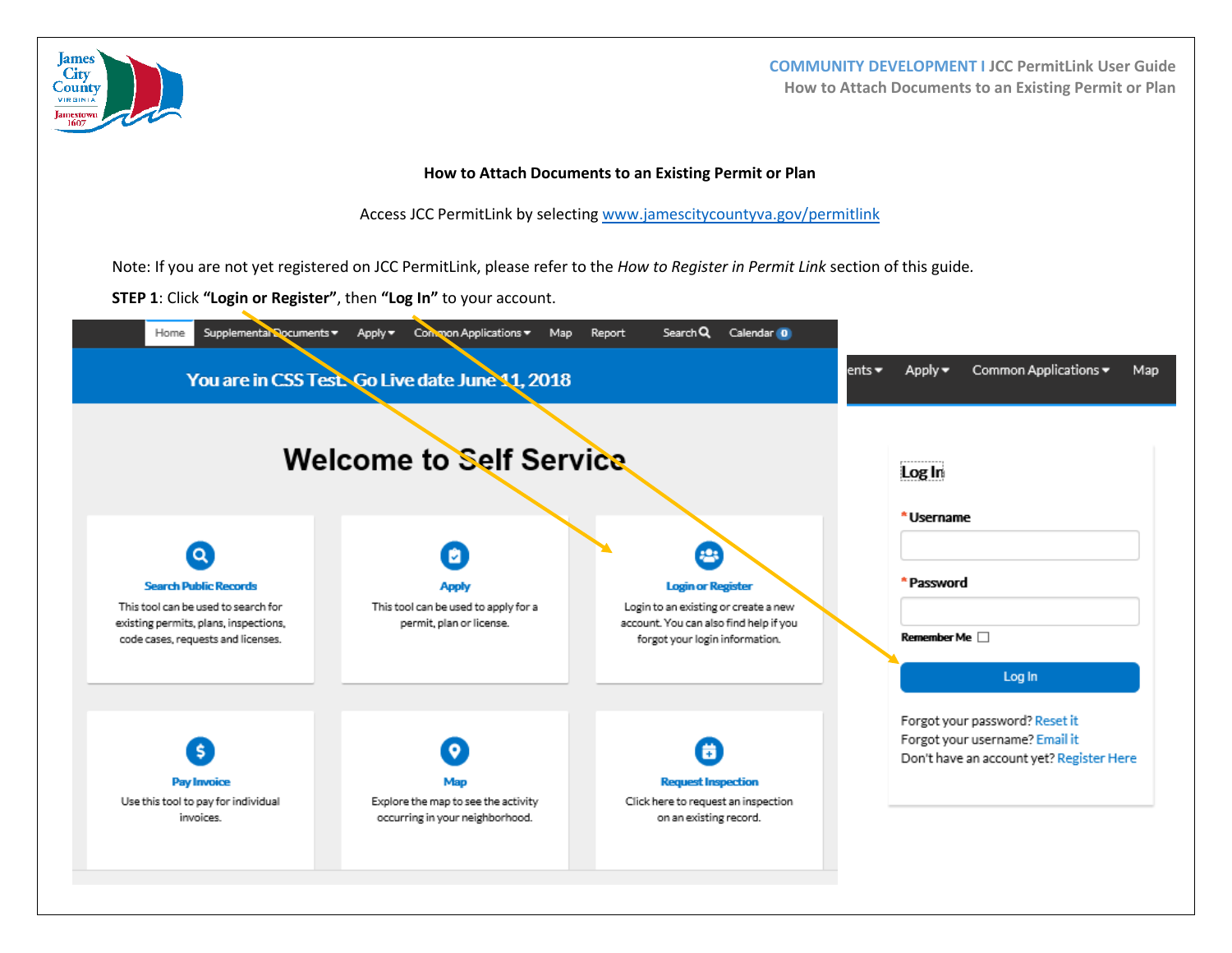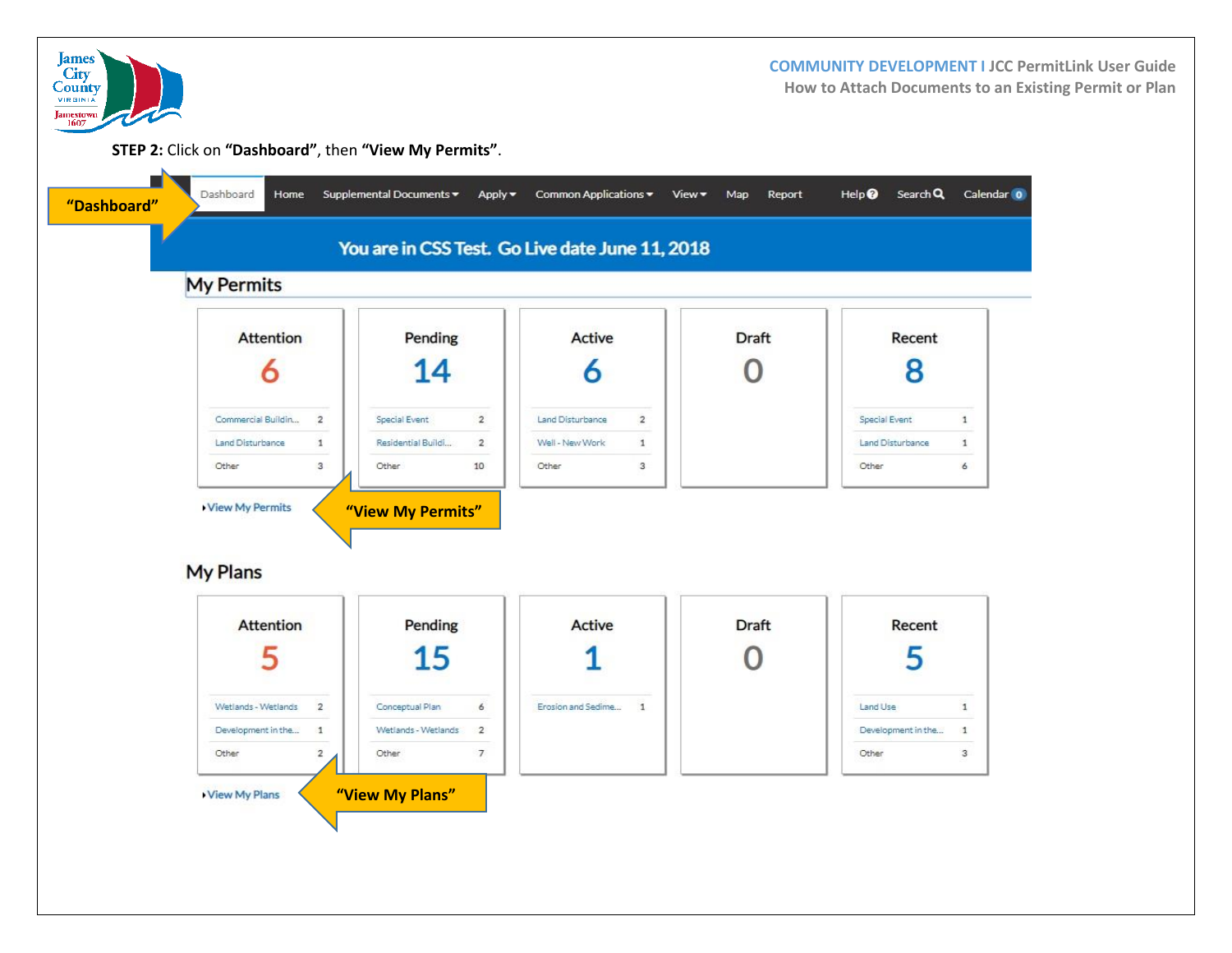

**COMMUNITY DEVELOPMENT I JCC PermitLink User Guide How to Attach Documents to an Existing Permit or Plan**

**STEP 3:** From the list of cases, select the one you wish to add an attachment to.

|              | <b>My Permits</b>                              | 101 mounts bay road<br>Q                                 |                                                  |                 |                           |
|--------------|------------------------------------------------|----------------------------------------------------------|--------------------------------------------------|-----------------|---------------------------|
|              |                                                |                                                          |                                                  |                 | <b>Exact Match</b><br>П   |
|              | <b>Display</b><br>All                          | Select Case Type<br>$\blacktriangledown$                 |                                                  | <b>B</b> Export |                           |
| Select case. |                                                |                                                          |                                                  | Sort            | Relevance<br>$\checkmark$ |
|              | <b>Project</b><br><b>Amber</b><br><b>Permi</b> | <b>Address</b>                                           | <b>Permit Type</b>                               | <b>Status</b>   | <b>Attention Reason</b>   |
|              | BLDC-20-0367                                   | 101 mounts bay<br>road<br>williamsburg                   | Commercial<br>Building Change of<br>Occupancy    | Recent, Pending |                           |
|              | LDSW-20-0063                                   | 101 mounts bay                                           | Land Disturbance                                 | Active          |                           |
|              | SE-20-0090                                     | 101 MOUNTS BAY<br><b>RD</b><br>Williamsburg, VA<br>23185 | Special Event                                    | Recent, Pending |                           |
|              | BLDR-18-2000                                   | 101 MOUNTS BAY<br><b>RD</b><br>Williamsburg, VA<br>23185 | Building Permits -<br>Residential:<br>Alteration |                 | <b>Failed Inspections</b> |
|              | BLDR-20-1004                                   | 101 MOUNTS BAY<br><b>RD</b><br>Williamsburg, VA<br>23185 | Building Permits -<br>Residential:<br>Addition   | Recent, Pending |                           |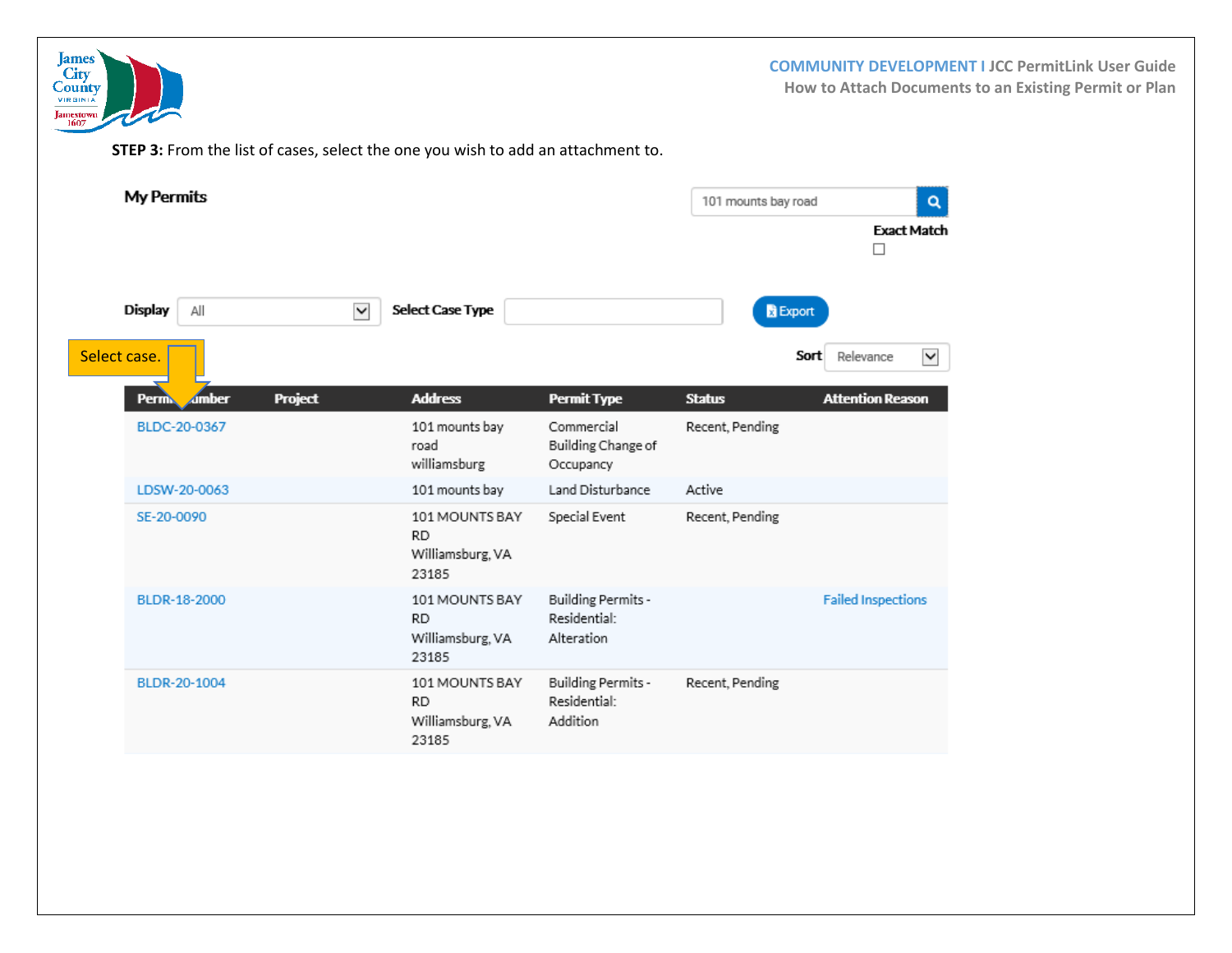

**COMMUNITY DEVELOPMENT I JCC PermitLink User Guide How to Attach Documents to an Existing Permit or Plan**

## **STEP 4:** Select the **"Attachments"** button.

Dashboard Home Supplemental Documents > Apply > Common Applications > View > Map Report Help 8 Search Q Calendar 0 Permit Number: BLDC-19-0360 Permit Details | Tab Elements | Main Menu  $\ddot{\phantom{0}}$ Type: Commercial Building Status: In Review Project Name: Alteration Fees Inspections Attachments Holds Meetings More Info **Summary** Locations Reviews <sup>O</sup> **"Attachments"**Workflow **Available Actions** Progress 0% O Collect Fees Completed O Issue Permit Completed O Electrical (Commercial) In Progress Not Started O Gas (Commercial) O Mechanical (Commercial) a No Actions Fees O Plumbing (Commercial) O Well (Com/Res) \$0.00 O Case Closed **View Details Add to Cart**